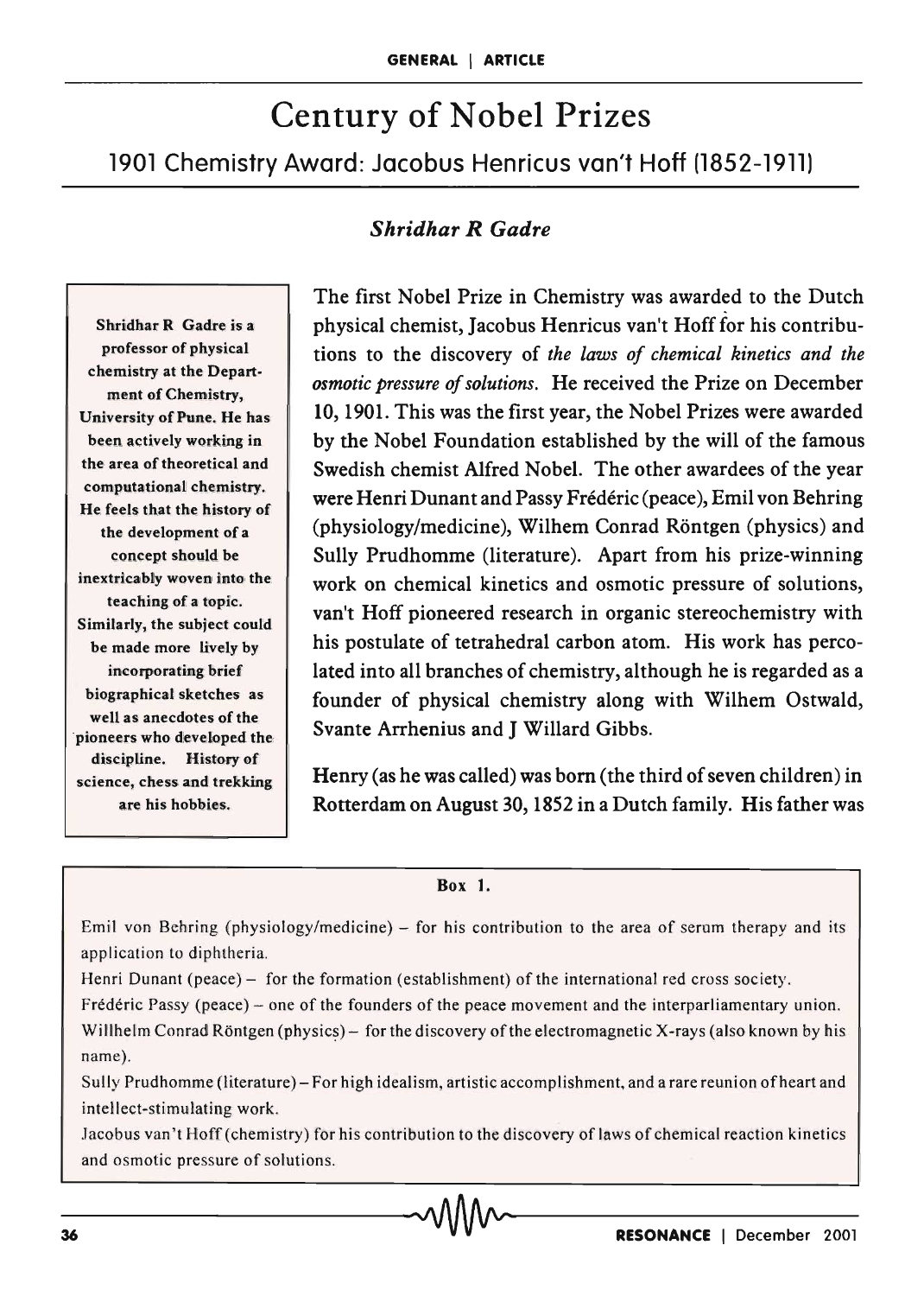a practising physician and mother, the daughter of a wine dealer. Henry received liberal education in a private school. He excelled in mathematics as well as natural sciences and enjoyed singing, pianoforte playing and long country walks. At the age of 15, Henry entered a 'Hoogere Burgerschool' and chose to experiment with hazardous chemicals. These adventures in school came to a halt after they were discovered by the school authorities. However, he continued these experiments at home and is reported to have charged small fees from his spectators! His later education was at the polytechnic at Delft and University of Leiden. During this time, he was deeply influenced by Byron's poetry. Attracted by the fame of Kekulé, he moved to Bonn and found the teachings of the master on

the constitution of organic substances interesting. However, personally he found Kekule rather unsympathetic. After clearing his pre-doctoral qualifying examination at the University of Utrecht, he spent some time at Ecolé de Medicine, Paris with Professor Adolphe Wurtz. Here, he got acquainted with Joseph Achille Le Bel (with whom he later shared the credit of inventing the tetrahedral carbon atom). He submitted his PhD dissertation of a routine character on cyanuric and malonic acids in October 1874. However, a month before that he published a pamphlet in Dutch on his famous space formulas.

Pasteur had earlier shown that the crystals of sodium triturate were of two types. One kind rotated the plane of polarized light clockwise, the other did so counterclockwise. This property also persisted in solution and led to a stipulation that the molecules





The monument to van't Iloff in Rotterdam. Reproduced with permission from the *Journal of Chemical Education,* Vo1.29, p.3 77, 1952. Copyright © 1952, Division of Chemical Education, Inc.

Figure 1. A simple way to visualize a tetrahedron and a cube.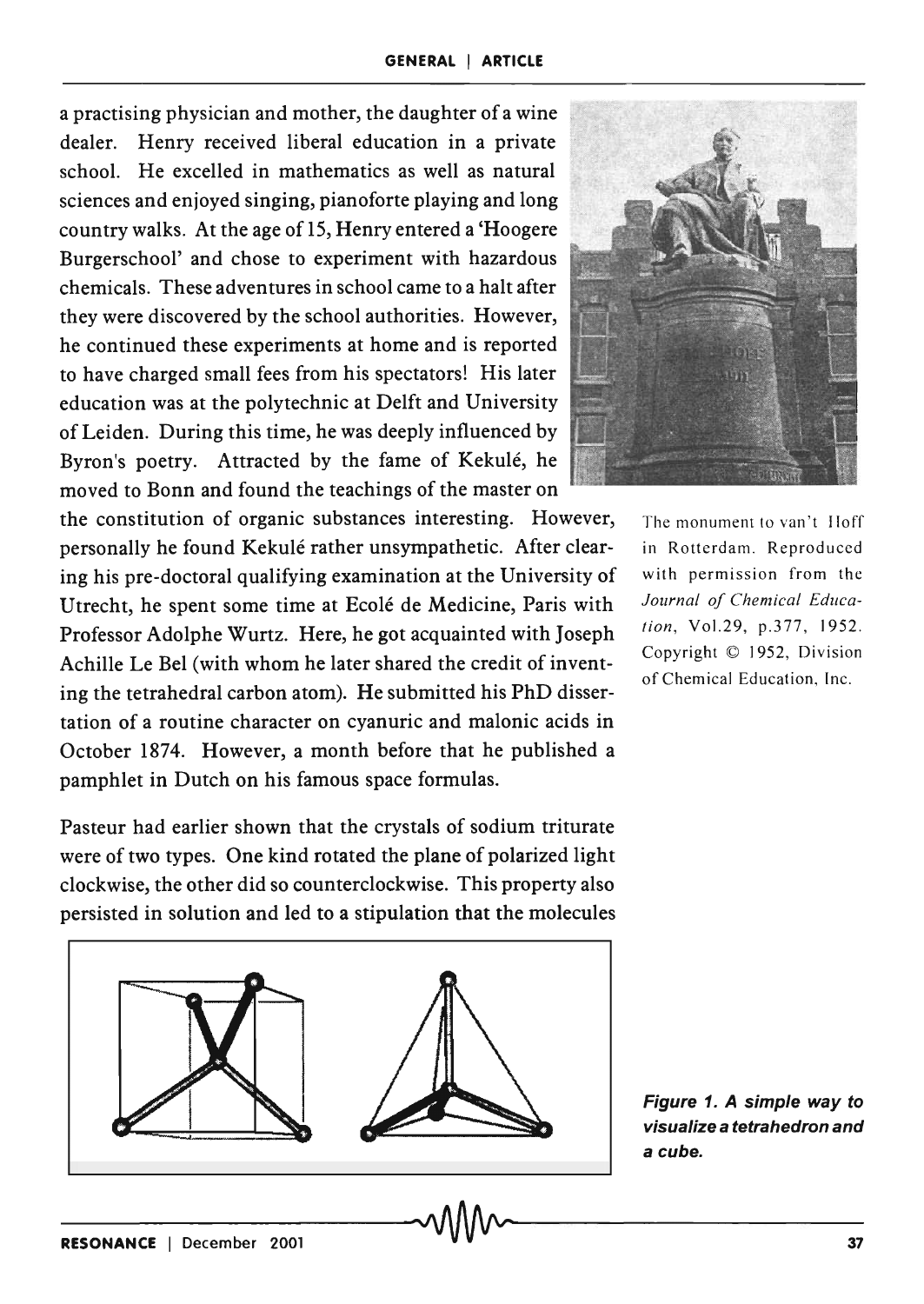#### Box 2.

Representation of the tetrahedral arrangements of groups around central carbon of *Rand* S lactic acids (mirror images of each other). The bonds shown by full lines lie in the plane of the paper, **•** and .••••• I "'" denote bonds projecting in front and back of the plane of the paper.



themselves were asymmetric in nature. On the other hand, the Kekulé structural formulae were written in a flatland (such as a paper or blackboard) in two dimensions. Thus, there was a need to bring in three-dimensional nature of carbon atoms. This was earlier postulated or vaguely anticipated by Pasteur (1860), Kekule (1867), Paterno (1869) and Wislicenus (1873). Young Henry was the one to boldly suggest that the four bonds around the carbon atom were arranged in three dimensional space. For this purpose, he invoked the model of a tetrahedron. A similar idea of tetrahedral nature of carbon atom was simultaneously put forward by Le Bel. However, van't Hoff has clearly stated that in the laboratory of Wurtz, not a word on tetrahedron was exchanged between him and Le Bel. In his pamphlet, van't Hoff discussed the necessity of having an asymmetric carbon atom for the molecule to be optically active. The relation between the optical rotation and chemical constitution of organic compounds

#### Box 3. Comments by Kolbe on van't Hofrs Tetrahedral Model of the Carbon Atom.

A certain.J H van't Hoff, who holds a post at the veterinary school at Utrecht, has no taste apparently for accurate chemical investigations. He has thought it more convenient to mount Pegasus (evidently hired at the veterinary school) and proclaim in his' *La Chimie dans !'espace'* how, during his bold flight to the top of the chemical Parnassus, the atoms appeared to him to be arranged in cosmic space.<br>
38 **RESONANCE** | December 2001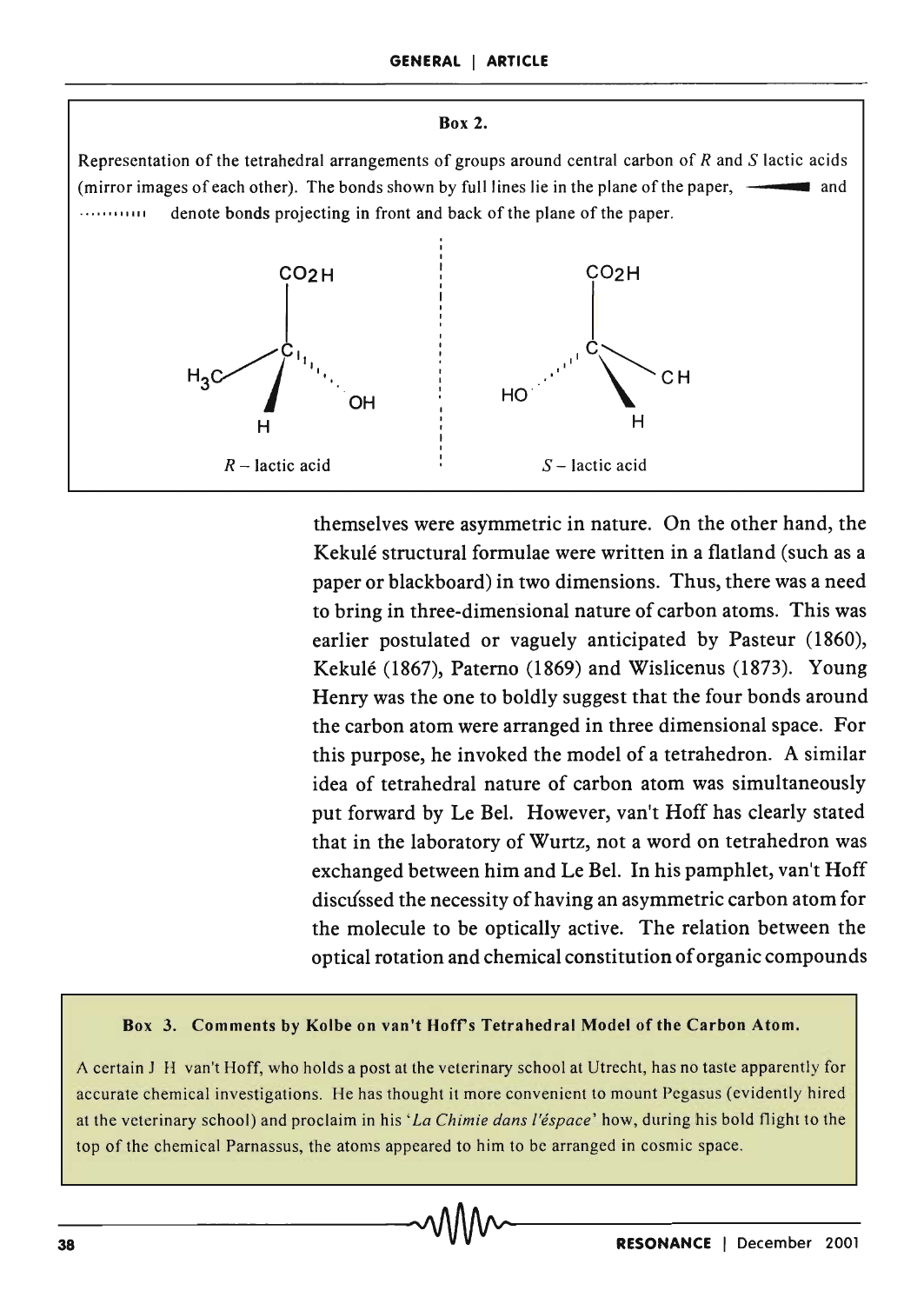was clarified by him in an extensive monograph in French, La *Chimie dans l'espace (The Chemistry of Space)* in 1875. These ideas were not received well by many of the organic chemists of repute who made discouraging and sarcastic comments about the suggestion of the three-dimensional nature of organic molecules. These included Kolbe as well as Ladenburg. However, with strong support from established chemists such as Wislicenus (seventeen years senior to van't Hoff) and further scientific evidence, the van't Hoff-Le Bel model gained acceptability. A great success of this model was its ability to predict the number of optically active isomers of an organic molecule containing several asymmetric centers. Between 1877 and 1881, van't Hoff wrote a 554 page book, in two volumes, *entitledAnsichten ilberdie Organische Chemie* (Views about Organic Chemistry). However, it has been commented that the book is a large collection of data and gives no real insights, in contrast with his masterpiece, *Etudes de dynamique chimique* (Study of Dynamics in Chemistry) written three years later.

In September 1877, van't Hoff was appointed a lecturer in the town college, Amsterdam and promoted as ordinary professor of chemistry, mineralogy and geology later in June 1878. He married Johanna Mees in December 1878. In the following years, he investigated the concepts of reaction velocities, rate constants and chemical equilibrium and collected them in his famous treatise *Etudes de dynamique chemique.* Why did van't Hoff turn his attention from organic to physical chemistry? His main interest was to understand the transformation of organic molecules. The tools for gaining such an understanding were clearly reaction kinetics and thermodynamics. In the field of reaction kinetics, some significant work had been done by L Wilhelmy (1850), A V Harcourt and WEsson (1867) and by C M Guldberg and P Waage. However, the systematization and unification of theses concepts needed the genius and analytical power of van't Hoff. He classified the reactions as unimolecular, bimolecular, etc. and showed how to determine the number of molecules participating in such chemical transformations. The

## Box 4. Remarks by Ladenburg on the three dimensional space formulas

van't Hoff introduces into the formulas something that I and most chemists purposely keep out of them. *viz.,* spatial representation. What I mean by a formula and want to be understood as such, has been expressed at different places, particularly in the article quoted by van't Hoff: A formula must give account of the composition, the molecular weight and the way the atoms are linked together.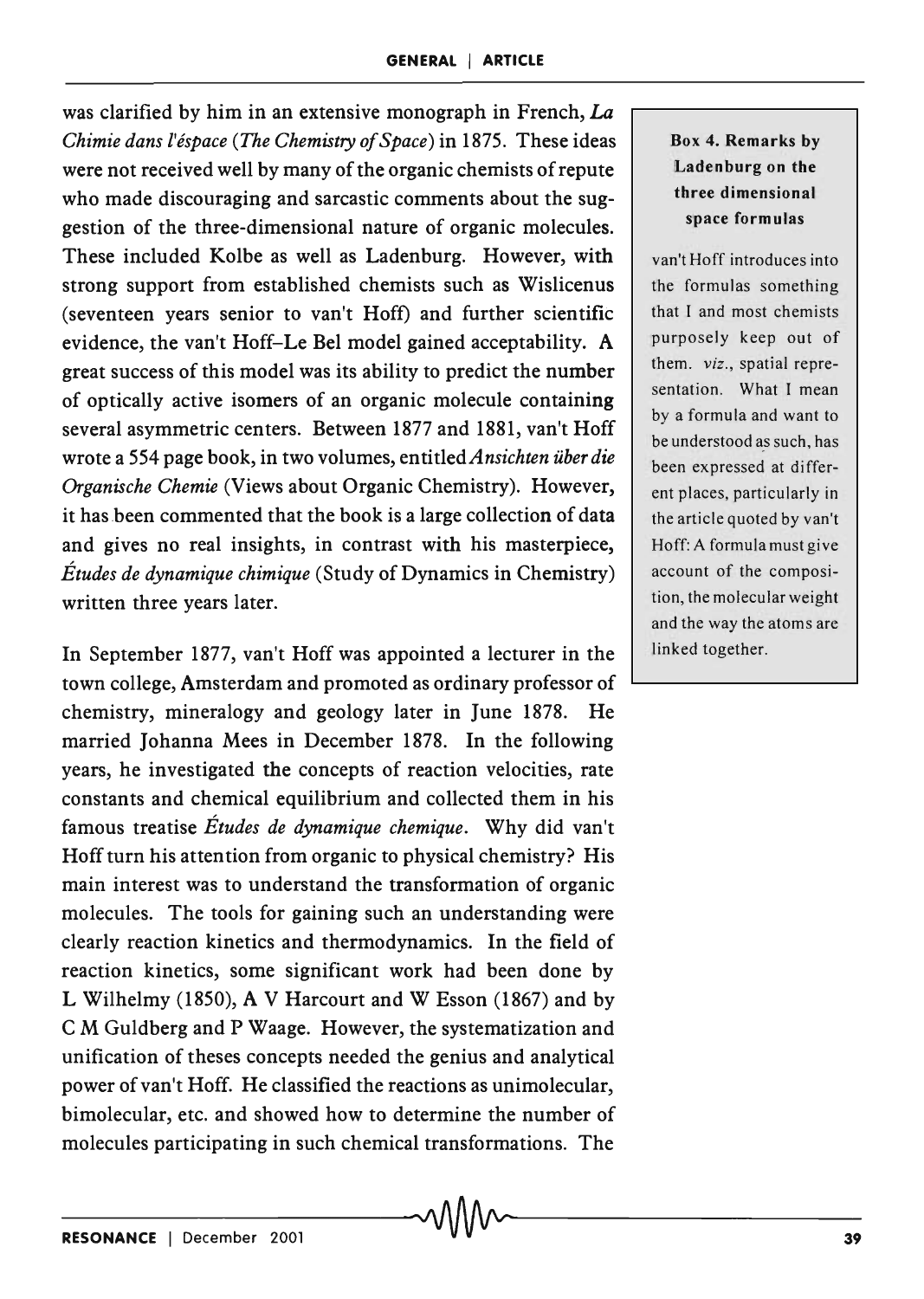Box 5.

The 'differential method' introduced by van't Hoff deals with reaction kinetics by measuring slopes of the graph of concentration vs time. If  $v = kc^n$ , then  $\log v = \log k + n \log$ *c.* Hence a double log plot of log v vs. log *c*  yields both  $n$  and  $k$ .

terminology of 'order' of a reaction was Ostwald's clarification later in 1887. van't Hoff suggested the 'differential method' for obtaining the order of a reaction. The symbol  $\rightleftharpoons$  was introduced by him for denoting reversible reactions. It is still in use in chemistry. The investigation of phosphine and arsine decomposition on a glass surface was carried out by van't Hoff and Kooij in 1893. They found these reactions to be of first order. The shift in equilibrium caused by change in temperature was clearly stated by van't Hoff (a generalization of which is called the Le Chatelier principle). He also suggested the important equation

$$
d(\ln K_p)/dT = (\Delta H/RT^2),
$$

but did not present its proof. This is an important relation between the equilibrium constant (at constant pressure) for a reaction involving gases and the corresponding heat of reaction. It is called the van't Hoff equation (earlier called as the van't Hoff isochore, a clear misnomer). The integrated form of the van't Hoff equation is:

$$
\log (K_2/K_1) = \Delta H^0 \quad (T_2 - T_1) / \{4.576 \ T_1 T_2\}.
$$

This allows the estimation of equilibrium  $\Delta H^0$  from the measured value of the equilibrium constants  $K_1$  and  $K_2$  at  $T_1$  and  $T_2$ , respectively. That the negative value of the free energy change implies spontaneity of the reaction was pointed out by van't Hoff in 1883. It may be noted that this was mentioned earlier implicitly by J W Gibbs in 1876 and H von Helmholtz in 1882.



van't *Hoff* 

It was first empirically found by Hood (1878) that the rate constant *k* of a chemical reaction varies with the absolute temperature  $T$  as

$$
\log k = B - A/T,
$$

where  $A, B$  are constants. Some theoretical significance to this law was given in 1884 by van't Hoff who argued on the basis of the effect of temperature on equilibrium constants. The idea was extended and successfully applied by Arrhenius in 1889 and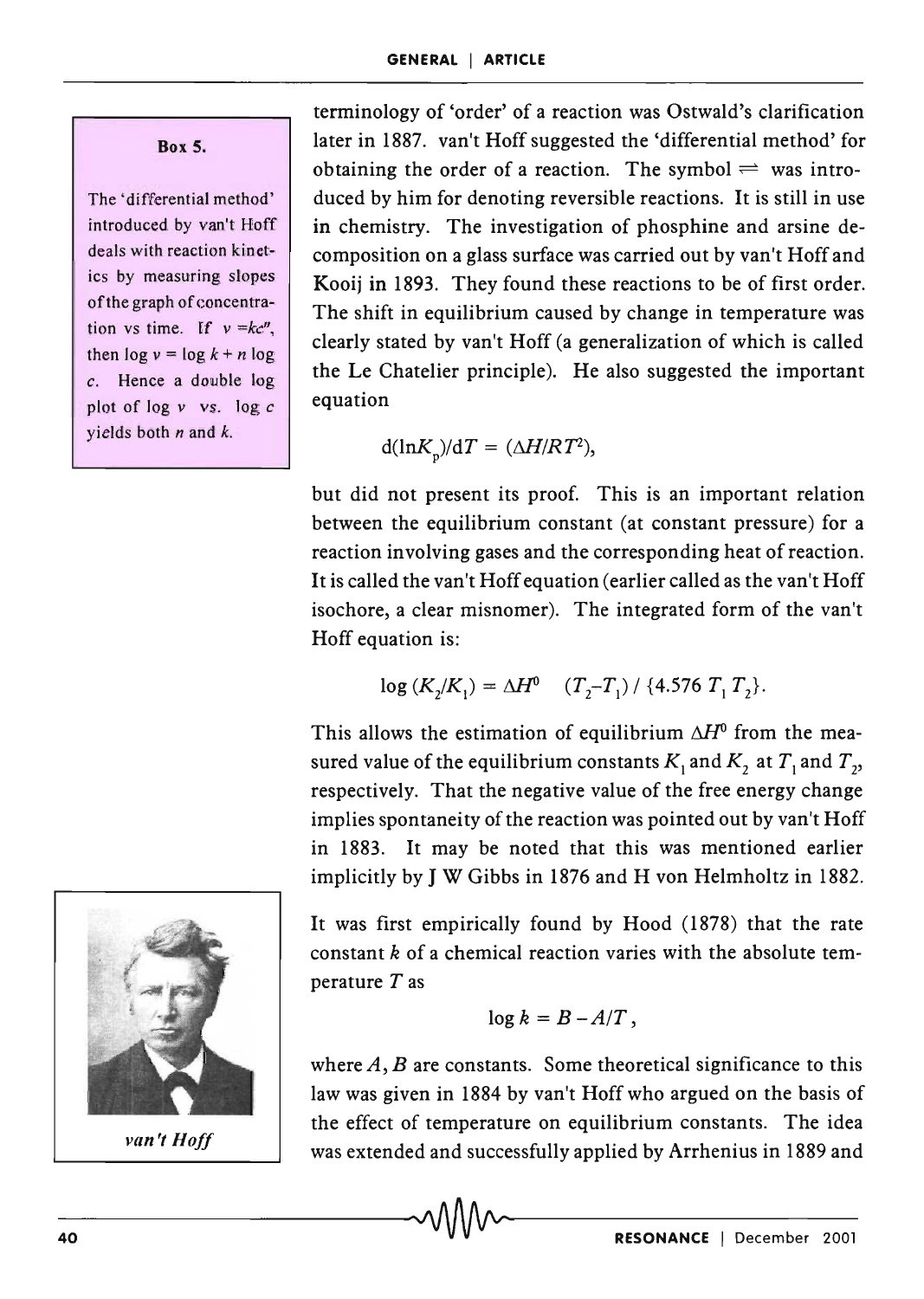| <b>Box 6.</b>                                                     | $\mathcal{C}$ | $\pi$ | $\pi$ / $c$ |
|-------------------------------------------------------------------|---------------|-------|-------------|
| Pfeffer's results (1877) of osmotic pressure of sucrose solu-     | 1.0           | 535   | 535         |
| tions at constant temperature. Concentration $c'$ is expressed    | 2.0           | 1016  | 508         |
| in g per 100g of solution, and the osmotic pressure $(\pi)$ in mm | 2.74          | 1518  | 554         |
| of mercury.                                                       | 4.0           | 2082  | 521         |
|                                                                   | 6.0           | 3075  | 513         |

the law is now known as the Arrhenius law. Since a catalyst is unchanged at the end of a reaction, it can have no influence on the position of equilibrium. Since this equilibrium constant  $K$ is a ratio of the rate constant  $k_1$  and  $k_2$  (in forward and reverse directions), a catalyst must influence the rates of forward and reverse reactions in the same proportion. This was verified experimentally by van't Hoff for several reactions.

At this stage, van't Hoff embarked upon yet another significant venture. Hugo de Vries, the famous Dutch botanist and his colleague at Amsterdam had been interested in studying the phenomenon of osmosis [osmosis (Greek): push] in cells in order to understand plant nutrition. Consider a solvent and a solution that are separated by a semipermeable (an adjective suggested by van't Hoff) membrane. It was noticed that excess pressure must be applied to the solution to prevent the passage of the solvent into it. This excess pressure is termed as osmotic pressure. Through casual conversations with de Vries, van't Hoff become aware of the technical advances made by Pfeffer in measuring the osmotic pressure of solutions. He concluded, from Pfeffer's measurements on 1% aqueous sugar solution that osmotic pressure,  $\pi$  follows the equation  $\pi = cRT$  which is identical in form to the ideal gas law. Here,  $c$  is the concentration of the solution in terms of moles of solvent per litre of the solution;  $T$ , the temperature and *R,* the gas constant. In the papers written in *Achieves Neerlandaises* (1885) and *Transactions of the Swedish Academy* (1886) van't Hoff showed complete analogy between gases and dilute solutions.

However, he noted that for some substances, the equation obeyed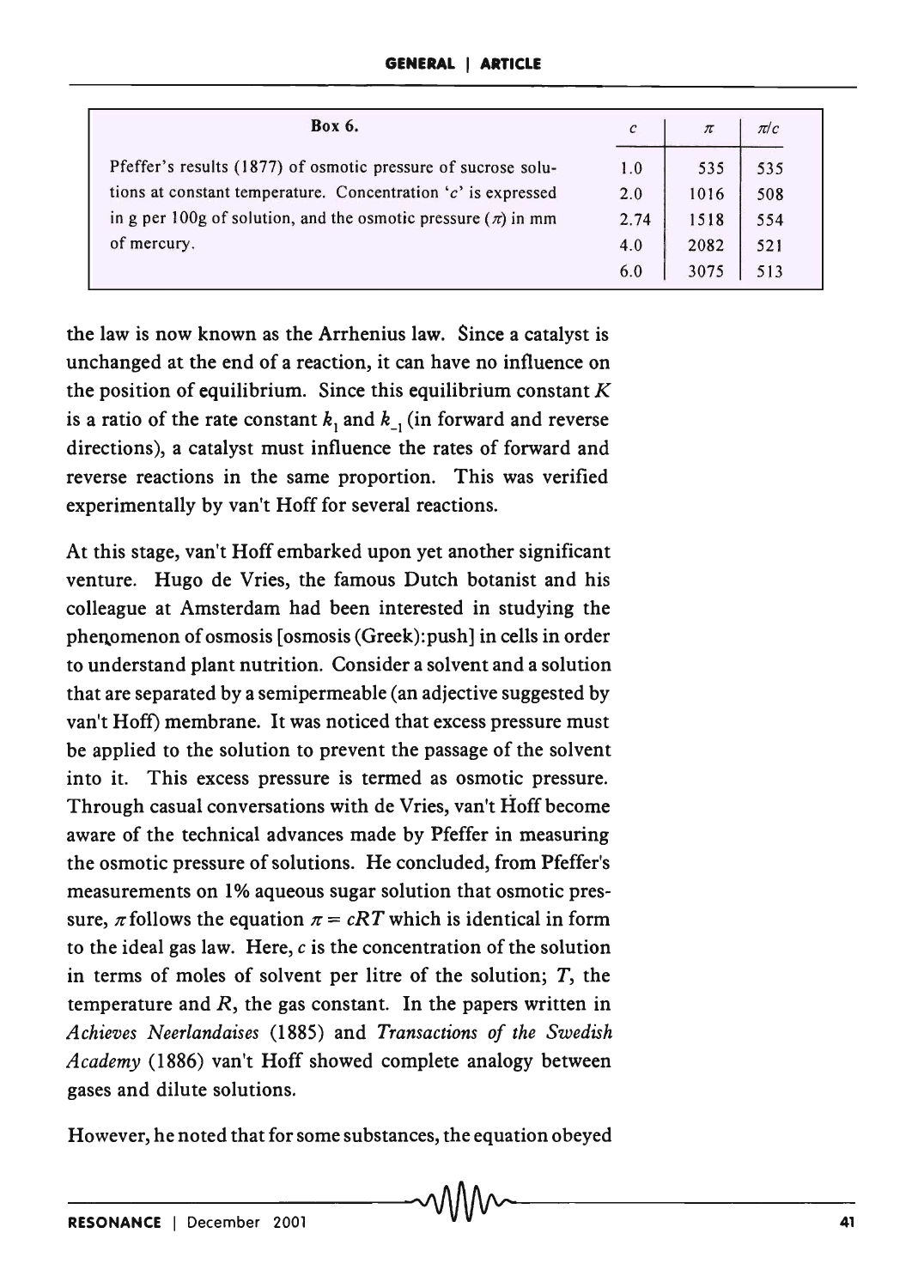had a form  $\pi = i cRT$ , with an extra factor i (later termed as the van't Hoff factor). Two years later, Arrhenius offered an explanation for this behavior in terms of electrolytic dissociation. Considering  $M_x A_y = xM^+ + yA^-$ , in which an electrolyte  $M_x A_y$ dissociates into  $v(=x+y)$  ions, Arrhenius derived the expres $sion, i=1-\alpha+\nu\alpha$  Here the van't Hoff factor, *i* is given in terms the degree of dissociation,  $\alpha$  and the number of ions,  $\nu$ . The collaborations between van't Hoff and Arrhenius led to significant advances in this area.

An explanation of the physical origin of osmotic pressure was offered by van't Hoff in terms of molecular bombardments on the semipermeable membrane, analogous to the kinetic theory of gases. Osmosis is one of the colligative properties that provides a sensitive method for the determination of molecular weights of polymers. The rare combination of analytical thinking and powerful imagination are evident from van't Hoffs work on osmotic pressure.

In 1887, Ostwald, in association with van't Hoff founded the Zeitsctrift für Physikalische Chimie. This remained a core journal in physical chemistry for several years. Van't Hoff continued as its co-editor till his death in 1911. The laboratory of van't Hoff in Amsterdam was expanded in 1891 allowing him to accommodate several foreign students who liked to visit him. However, in 1895, a position of Professor at the Berlin University and the membership of the Prussian Academy of Science was offered to him. Here, his teaching duties were minimal (1 lecture per week) and he undertook collaborative research with his former student, Meyerhoffer on the oceanic salt deposits in Strassfurt potash beds. This work was 'applied' in nature. In 1890, he introduced the novel concept of solid solutions. This work attained importance in the area of alloys.

It has been pointed out that van't Hoff was a quiet, dreamy and romantic man. He had simple personal habits, hated professional decorum and treated his pupils as friends. He would think deeply before answering a query of a colleague or a stu-

#### Box 7.

It must be said that van't Hoff's work is in many ways more French than German. Soundness and solidity he certainly values, but he is in love with the idea in its general form, and his proofs are directed more towards establishing his idea.... than to modelling and rounding it off...

> - van Deventer. the assistant of van't Hoff.